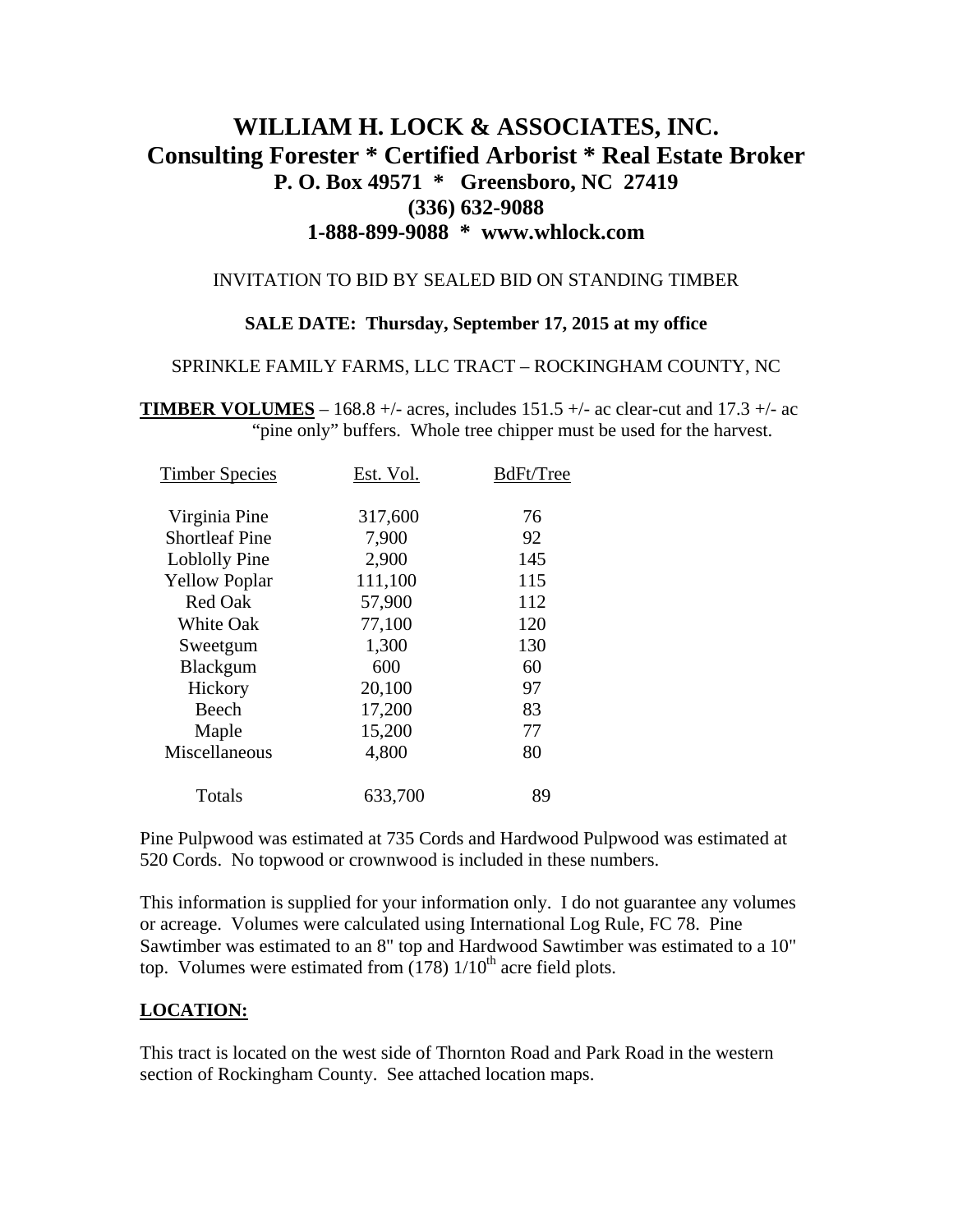Page Two Sprinkle Family Farm, LLC Tract - Timber Sale Sale Date: Thursday – September 17, 2015

### **BIDS:**

The Sprinkle Family Farm, LLC Tract is being sold on a lump sum sealed bid basis. Bids will be accepted by **regular mail** if received by 5:00 pm on Wednesday, September 16, 2015 **OR** bids will be accepted by **email [\(whlock@whlock.com\)](mailto:whlock@whlock.com) , telephone (336-632- 9088), fax (336-632-9088), or in-person** at my office until 11:00 am on Thursday, September 17, 2015. At 11:00 am on Thursday, September 17, 2015 all bids received will be recorded. The successful bidder will be notified within 24 hours of the bid openings. A 10% deposit may be requested to be delivered to William H. Lock  $\&$ Associates, Inc. within 72 hours of the bid opening. The balance of the sales price is to be delivered at the sale closing. The seller reserves the right to refuse or accept any and all bids. Seller will consider all bids. The seller will be responsible for the timber deed preparation, revenue stamps if recorded, and the forestry consultant fees. The buyer will be responsible for all other closing costs. A \$1,500 performance deposit will be payable at closing and held in a non-interest bearing trust account until satisfactory completion of logging. The performance deposit does not limit the buyer's liability. **A whole tree chipping operation must be used in the harvesting operation.**

### **PLACE OF SALE:**

The timber sale will be held at the office of William H. Lock & Associates, Inc. in Greensboro, NC. The office address is 375 S. Swing Road, Greensboro, NC 27409. Telephone and Fax: 336-632-9088; Email: whlock@whlock.com

## **CONDITIONS OF SALE**:

1. The Buyer shall have 24 months from the date of the timber deed to cut and remove all merchantable timber within the "Sale Areas". "Creek Buffers" have been marked with Blue paint. No blue painted trees marking the buffer boundaries may be cut and only Pine may be harvested from within these blue painted buffer areas. The sale boundaries are marked with pink flagging. No trees marked with pink flagging and no trees beyond the pink flagging are to be harvested. A whole tree chipping operation must be used in the harvesting operation.

2. The Buyer shall access the tract from Thornton Road and/or Park Road. There is an old roadway within the "sale area" leading from Park Road into the main parcel that must be opened and left clear and passable at the completion of the harvesting operation. All roadways must be left in similar condition at the completion of the harvesting operation as they were at the beginning of the harvesting operation, reasonable wear and tear accepted. All access routes will need to be installed and/or maintained according to all North Carolina Best Management Practices, Forest Practice Guidelines, and any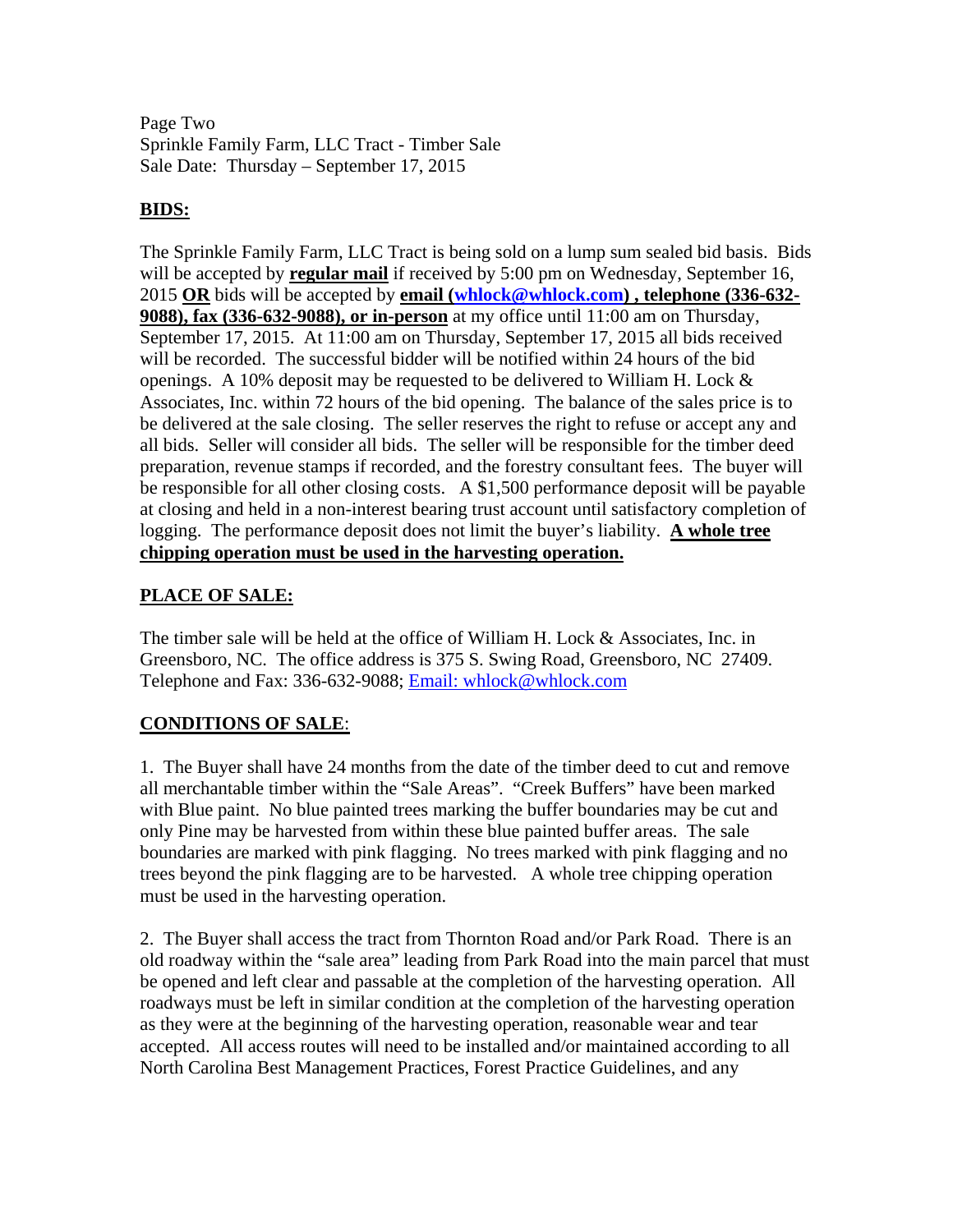Page Three Sprinkle Family Farm, LLC Tract - Timber Sale Sale Date: Thursday – September 17, 2015

applicable river basin or watershed rules. All Call W.H. Lock & Associates, Inc. if there are questions concerning access routes.

3. The Buyer is responsible for maintaining a clean site. No equipment parts, trash, tires or other debris created as a result of the harvesting operation shall be left on the property. It shall be the Buyer's responsibility to clean up any hazardous material or chemical waste spills including but not limited to Diesel Fuel, Hydraulic Fluid, Machine Oil, and/or Gasoline upon the subject property if deposited as a result of the harvesting operation. Responsibility will include any required remediation including but not limited to the removal of contaminated soils.

4. Harvesting operations must not interfere with any farming operations and farming operations must not interfere with any harvesting operations. Decking, loading or hauling will not be permitted in any existing open fields or pastures immediately adjacent to the timber unless approved by William H. Lock & Associates, Inc. If approved, open areas must be free of logging debris, smoothed when completed, and re-seeded if necessary. All loading decks and truck parking areas must be reseeded when the harvesting operation is completed.

5. The Buyer is responsible for following all Federal, State, and local regulations regarding timber harvesting activities. If required, Buyer is responsible for obtaining any necessary permits or licenses required for timber harvesting. All logging operations must conform to North Carolina Best Management Practices, Forest Practices Guidelines, and any applicable river basin or watershed rules. In the event that a non-compliance situation is identified on the tract as a result of the harvesting operation, William H. Lock & Associates, Inc. will have the express right to suspend the harvesting operation until the situation is brought into compliance. No trees or other logging debris shall be left in or across the property boundary, sale cutting lines or access roads and paths.

6. All necessary property lines, corners and sale harvest boundaries have been marked with pink flagging. No flagged trees denoting the property and/or sale boundary shall be cut and no trees outside the boundary lines shall be cut. If trees marking the property lines or sale boundary are cut, North Carolina timber trespass laws may apply. No trees shall be cut to fall on a neighboring landowner's property or where potential damage may occur. If existing property corners are damaged or removed as a result of the harvesting operation, Buyer agrees to replace the markers at the correct surveyed location at their own expense.

7. Buyer agrees to notify William H. Lock & Associates, Inc., P. O. Box 49571, Greensboro, NC 27419 at least 3 days in advance of the beginning of the harvesting operation and at least 3 days in advance of the completion of the harvesting operation.